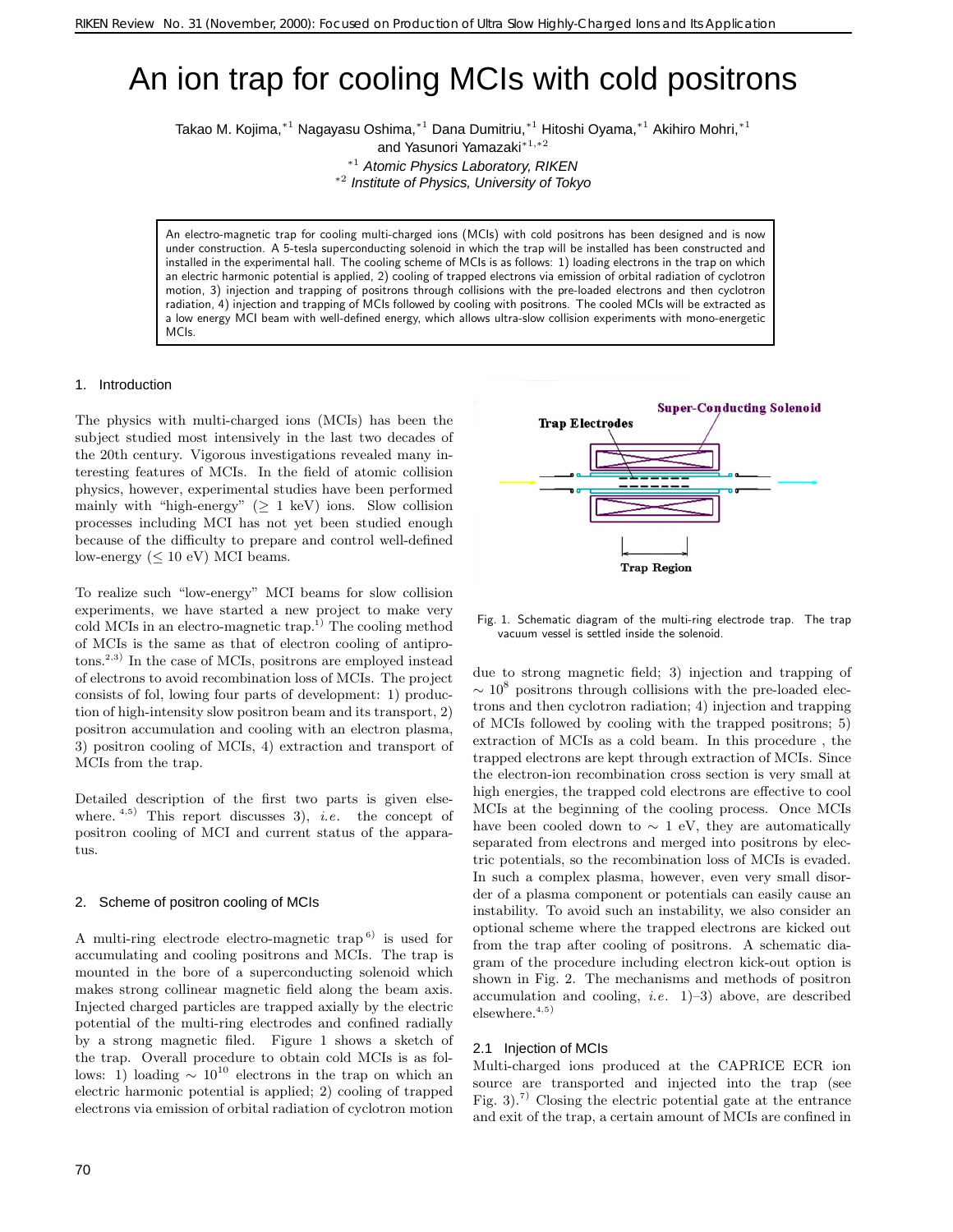

Fig. 2. Scheme of the procedure to obtain cold MCIs in the trap.



Fig. 3. Sketch of the project facility which consists of the high-intensity slow positron source (see Ref. 4, 5), an electron gun, the linear Penning trap inside the 5-tesla superconducting solenoid, and beam transport optics. Multi-charged ions (MCIs) are produced at an CAPRICE ECR ion source (see Ref. 7) and injected into the trap.

the trap. The number of trapped ions,  $N_i$ , can be estimated by

$$
N_i = 4.49 \times 10^{12} I_i L \sqrt{\frac{M}{q^3 V}}
$$
 (1)

where  $I_i$  is the beam intensity in A,  $L$  the trap length in cm,  $M$  the ion mass in amu,  $q$  the ion charge state, and  $V$  the ion acceleration voltage at the ion source in V.In the case of 2- $\mu$ A Ar<sup>8+</sup> (M=40) beam with 2-kV acceleration (*i.e.* the total ion energy of 16 keV) confined in a trap of 50-cm long,  $N_i$  is estimated to be  $2.8 \times 10^6$ .

The trapped MCIs are cooled and thermalized by the preloaded positron plasma. During the cooling, the MCIs will be lost through charge-exchange collisions with residual gas molecules. The loss rate,  $\gamma$ , is given by

$$
\frac{dN_i}{dt} = -\gamma N_i = -kn_gN_i = -\sigma vn_gN_i \tag{2}
$$

where k is the charge-exchange rate coefficient,  $n_{\sigma}$  the number density of residual gas molecule,  $\sigma$  the charge-exchange collision cross section, and  $v$  the collision velocity. Since the energy of MCI decreases several orders of magnitude during the cooling process, the cross section  $\sigma$  also varies widely. As is show in the next subsection, the mean energy of MCIs injected at a few keV/q stays around the injected energy for a while, then drastically decreases to  $\leq 100$  meV. Therefore, the charge-exchange loss of MCIs can be estimated separately for the two energy regions.

In the first "hot" period where the ion energy is ∼keV, oneelectron capture cross section  $\sigma$  is  $\sim 10^{-15}$  cm<sup>2</sup>. By using the ion energy  $E$  in eV, collision velocity is written as

$$
v = 1.39 \times 10^6 \sqrt{E/M} \quad \text{[cm} \cdot \text{s}^{-1}]. \tag{3}
$$

Since the ion energy is being reduced by the positron cooling, let us assume an "average" energy of the hot period as 10 keV.Then, in case of multi-charged Ar injection,  $v = 2.20 \times 10^7 \,\mathrm{cm} \cdot \mathrm{s}^{-1}$ . The charge-exchange rate coefficient for a moment just after injection is roughly estimated as  $k = \sigma v \simeq 2.20 \times 10^{-8} \text{ cm}^3 \text{ s}^{-1}$ . With the set-up we designed, reachable vacuum pressure is considered to be in the range of  $10^{-11}$  Torr. Assuming a vacuum pressure  $p = 5.0 \times 10^{-11}$ Torr at room temperature, *i.e.*  $n_{\rm g} = 1.78 \times 10^6 \,\rm cm^{-3}$ , ion loss rate is estimated as  $\gamma = k \times n_{\rm g} = 3.90 \times 10^{-2} \text{ s}^{-1}$ . This means that the lifetime of the trapped MCIs is  $\gamma^{-1} = 25.6$  s.

Since  $k$  is proportional to  $v$ , charge exchange rate coefficient becomes smaller as energy decreases.Therefore, once MCIs have been cooled down to ∼ 1 eV or less, charge-exchange loss rate is expected to be one or two order of magnitude smaller than that estimated above.For long-time storage and stacking of ions, *i.e.* further accumulation of MCIs by repeating additional injection and cooling, however, even small loss rate can not be negligible.In ion-atom/molecule collisions below 1 eV, the dominant long-distance interaction is charge-induced polarization force which causes so-called "orbiting" collisions. The cross section of orbiting collision, which is often referred as "Langevin cross section", is given by

$$
\sigma_{\rm L} = 1.69 \times 10^{-16} q \sqrt{\alpha/E_{\rm CM}} \qquad \text{[cm}^2\text{]}
$$
 (4)

$$
E_{\rm CM} = \frac{1}{2}\mu v^2 = \frac{\mu}{M}E\tag{5}
$$

where  $\alpha$  is the dipole polarizability of gas molecule in  $\mathring{A}^3$ . and  $\mu$  is the reduced mass in amu. In most cases of MCIatom/molecule collisions, charge-exchange process is exothermic, so that charge exchange occurs with a large probability during orbiting. Therefore, the Langevin cross section  $\sigma_{\rm L}$ can be used as the charge exchange cross section. It is worth noting that Langevin cross section becomes larger as energy E decreases, as is seen in Eq. (4). Using Eqs.  $(3)$ – $(5)$ , charge exchange rate coefficient is given by

$$
k_{\rm L} = \sigma_{\rm L} v = 2.35 \times 10^{-10} q \sqrt{\alpha / \mu} \quad \text{[cm}^3 \text{s}^{-1} \text{]} \tag{6}
$$

which shows that the Langevin collision rate does not depend on the ion energy. Again, let us consider the case of  $Ar^{8+}$  in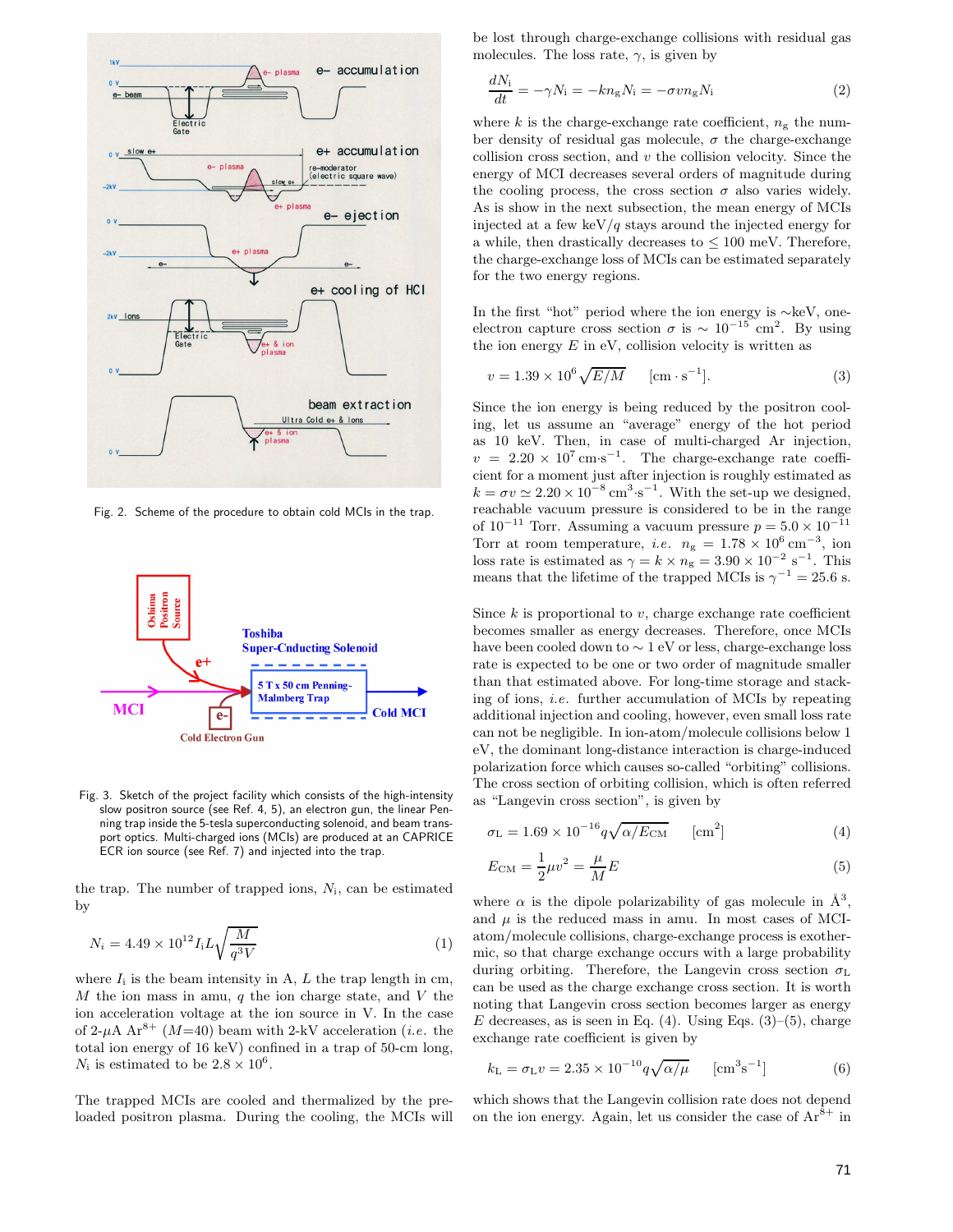vacuum of  $5.0 \times 10^{-11}$  Torr (*i.e.*  $n_{\rm g} = 1.78 \times 10^6 \,\rm cm^{-3}$ ). In such ultra-high vacuum environment, the dominant residual gas is usually H<sub>2</sub>. The polarizability of H<sub>2</sub> is 0.807  $\AA^3$ , and the Ar–H<sub>2</sub> reduced mass  $\mu = 1.90$  amu. Then, the rate coefficient is estimated as  $k_L = 1.23 \times 10^{-9} \text{ cm}^3 \text{s}^{-1}$ , and ion loss rate  $\gamma = k_L \times n_g = 2.19 \times 10^{-3} \text{ s}^{-1}$ . In this case, the lifetime  $\gamma^{-1}\simeq 460$  s. In an ion stacking procedure, the step 4) of the overall procedure, *i.e*.injection and cooling of MCIs, is repeated several times, and this requires  $\sim 10^2$  s of storage time. To make the ion stacking procedure feasible, the vacuum pressure should be  $\sim 10^{-11}$  Torr or better.

## 2.2 Positron cooling

When MCIs are injected and confined in the trap where there is a cold positron plasma, they are cooled through collisions with positrons, and finally, the ion temperature  $T_i$  and positron temperature  $T_{e^+}$  are equilibrated. The relaxation time constant for equilibration is given by

$$
\tau_{\rm ie^{+}} = \frac{3 \cdot 2^{1/2} \pi^{3/2} \varepsilon_0^2 m_{\rm i} m_{\rm e^{+}} k_{\rm B}^{3/2}}{n_{\rm e^{+}} q^2 e^4 \ln \Lambda} \left(\frac{T_{\rm e^{+}}}{m_{\rm e^{+}}} + \frac{T_{\rm i}}{m_{\rm i}}\right)^{3/2} \tag{7}
$$

where  $\varepsilon_0$  is the vacuum dielectric constant,  $m_i$  and  $m_{e^+}$  are the mass of ion and positron, respectively,  $k<sub>B</sub>$  the Boltzmann constant,  $n_{e^+}$  the positron number density, e the elementary electric charge, ln  $\Lambda$  the Coulomb logarithm.<sup>8)</sup> Here  $\Lambda$  is defined as the ratio of the Debye length of the positron plasma to the closest approach, which is given by

$$
\Lambda = \frac{4\pi}{qe^3} (\varepsilon_0 k_B)^{3/2} \left(\frac{T_{e^+}}{n_{e^+}}\right)^{1/2} \times \left(T_{e^+} + \frac{m_{e^+}}{m_i} T_i + 2\sqrt{\frac{m_{e^+}}{m_i} \cdot T_i T_{e^+}}\right).
$$
\n(8)

During equilibration, positrons colliding with "*hot*" MCIs are heated up, while they lose their energy by emitting radiation due to cyclotron motion. For a single charged particle case, the time constant of radiative relaxation is given by

$$
\tau_{\rm c} = 3\pi\varepsilon_0 m^3 c^3 / q^4 e^4 B^2 \tag{9}
$$

where  $m$  is the mass of the particle,  $c$  is the velocity of light, and  $B$  is magnetic flux density. (For positrons, we use the notation  $\tau_{c_{e+}}$  instead of  $\tau_c$ . Although the radiative relaxation occurs only for the motion perpendicular to B, parallel component is also relaxed through mutual collisions in the plasma.

Using Eqs.  $(7)-(9)$ , the time evolution of the temperatures of ions and positrons can be calculated by the following two equations:

$$
\frac{d}{dt}T_{\rm i} = -\frac{1}{\tau_{\rm ie^{+}}}(T_{\rm i} - T_{\rm e^{+}})
$$
\n(10)

$$
\frac{d}{dt}T_{\rm e^{+}} = \frac{N_{\rm i}}{N_{\rm e^{+}}}\frac{1}{\tau_{\rm ie^{+}}}(T_{\rm i} - T_{\rm e^{+}}) - \frac{2}{3 \cdot \tau_{\rm c_{\rm e^{+}}}}(T_{\rm e^{+}} - T_{0})\tag{11}
$$

where  $N_i$  and  $N_{e^+}$  are the total number of ions and positrons sharing the same volume, respectively, and  $T_0$  is the environmental temperature.

Now, it is the time to consider how to realize this scheme. As discussed in the previous subsection, vacuum pressure is one of the critical parameters. Vacuum of  $10^{-12}$  Torr or less is enough but it is very hard to achieve, while  $10^{-11}$  Torr



Fig. 4. Calculated time dependence of average ion energy in the cooling process for 16-keV  $Ar^{8+}$  injection. N<sub>i</sub> denotes the total number of trapped Ar<sup>8+</sup>. Assumed parameters are as follows; total number of positrons  $N_{e^+} = 10^8$ , magnetic flux density  $B = 5$  T, and environmental temperature  $T_0 = 4.5$  K.

is more likely to be realized. With vacuum of  $10^{-11}$  Torr, life time of trapped MCIs in "hot" energy region is expected as some tens seconds. This requires that MCIs should be cooled down to  $\leq 1$  eV in a few seconds. To realize effective cooling of MCIs by positrons, it is required that  $\tau_{c_{a+}} \ll \tau_{ie+}$ , *i.e.*  $\tau_{c,+} \sim 0.1$  s or less. According to Eq. (9), this can be satisfied by taking the magnetic filed  $B \sim 5$  T or larger, so we have designed the trap solenoid to make 5 T of magnetic field. In this condition, collisionally heated positrons are almost immediately cooled.

Examples of the calculation of Eqs.(10) and (11) are shown in Fig. 4 and in Table 1. In the cases of  $N_i \leq 10^6$ , trapped MCIs are cooled down to 100 K in a few seconds for  $q \geq 8$ . Since the relaxation time constant is proportional to  $q^{-2}$  as is seen in Eq.(7), cooling efficiency is expected to be better for higher charge states.

Table 1. Calculated cooling time for 2-keV*/q* MCIs down to 100 K. Total number of positrons  $N_{e^+} = 10^8$ , magnetic flux density  $B = 5$  T, and environmental temperature  $T_0 = 4.5$  K are assumed.

| <b>Species</b> | Total number<br>$N_{\rm i}$             | Required time<br>(s) |
|----------------|-----------------------------------------|----------------------|
| $Ar^{8+}$      | $10^{7}$<br>10 <sup>6</sup><br>$10^{5}$ | 16.8<br>4.9<br>1.7   |
| $Ar^{12+}$     | $10^{6}$<br>$10^{5}$                    | 4.6<br>1.7           |
| $Ne^{8+}$      | $10^{6}$<br>10 <sup>5</sup>             | 3.9<br>1.5           |

### 3. Apparatus

The non-coolant type superconducting solenoid has been constructed and installed in the experimental hall (see Figs. 5) and 6). The ultra-high vacuum (UHV) chamber, the inner diameter of which is 9.6 cm, is inserted inside the bore of the solenoid.The vacuum chamber is thermally insulated